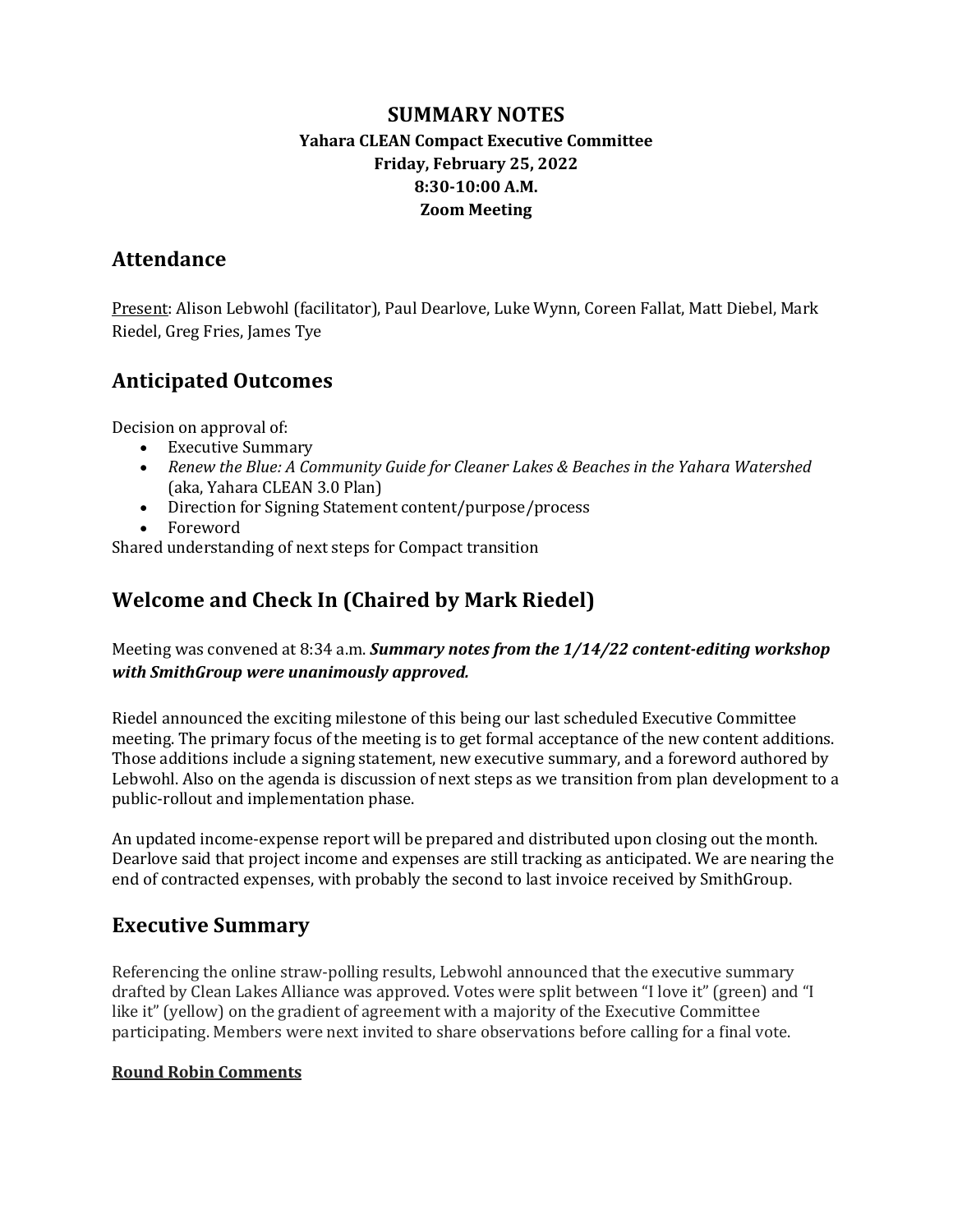Diebel: Really nice job taking it from outline to draft. Likes it overall and believes we're 95% there. Has some suggested edits for a few sentences in the introductory paragraphs, but no major changes to request. Speaking for Laura Hicklin, he said she would prefer to have a little more time to help craft some suggested language to ensure that the right tone is communicated in a couple sentences.

Fallat: Well done. Thinks people will want to read the summary and will find it very understandable. Suggests revisiting the use of the possessive "our" when describing the lakes. The lakes are really their own entity and different people will have different relationships with them. Not sure how to frame it, but the current language does not capture that nuance. Overall, the content of the summary was excellent. Feels only two sentences could benefit from being rewritten.

Riedel: Offered that Dearlove could share his (Riedel's) tracked changes. He said he suspects some of the County's hesitations would likely be alleviated with the minor wordsmithing he proposed. He explained that his comments related to one or two places where some minor editing could improve the tone as perceived by certain stakeholder groups. Overall, he felt it did a really good job of summarizing everything.

Fries: Likes it. There was nothing from the City's perspective that surprised him. Said he intended to refrain from any wordsmithing since it is not his strong suit. Thought the document was well put together. 

Tye: Thinks the tone is correct. Said he is making that assessment after talking to Clean Lakes board members and donors who read the draft summary. Wants to be fair and balanced without sugarcoating anything to appease a particular stakeholder group. Our objective should be to document what is happening in the watershed and that is supported by the science. Happy to listen to feedback but hesitates making revisions that downplay important findings. Also unclear how to proceed in addressing Fallat's comments absent any specific editing recommendations.

Dearlove: Passed on commenting given that he was the primary author. Appreciates everyone's thoughtful feedback. Wants to walk away from this meeting with clear direction on edits so this can be brought to an acceptable conclusion in a timely fashion.

#### **Open Discussion**

Lebwohl recommended the Executive Committee vote to indicate its approval of the executive summary, with minor edits, and to confirm there are no deal-breakers.

**Action Item**: Members agreed to submit proposed editing refinements to Dearlove by the end of the day on Wednesday, March 2<sup>nd</sup>, using Riedel's tracked changes as a starting point. A *revised draft will then be sent for Executive Committee review and approval. The target date for sharing a revised draft is Wednesday, March 9th. Unless any deal-breakers are explicitly mentioned by March 2<sup>nd</sup>, the assumption is that members are good with the signing statement* and executive summary. An online vote will then be administered by Friday, March 11<sup>th</sup>.

**Decision:** *Approve the Executive Summary as drafted and the process for accepting and* approving editing refinements as described under "Action Item" above. (All in favor)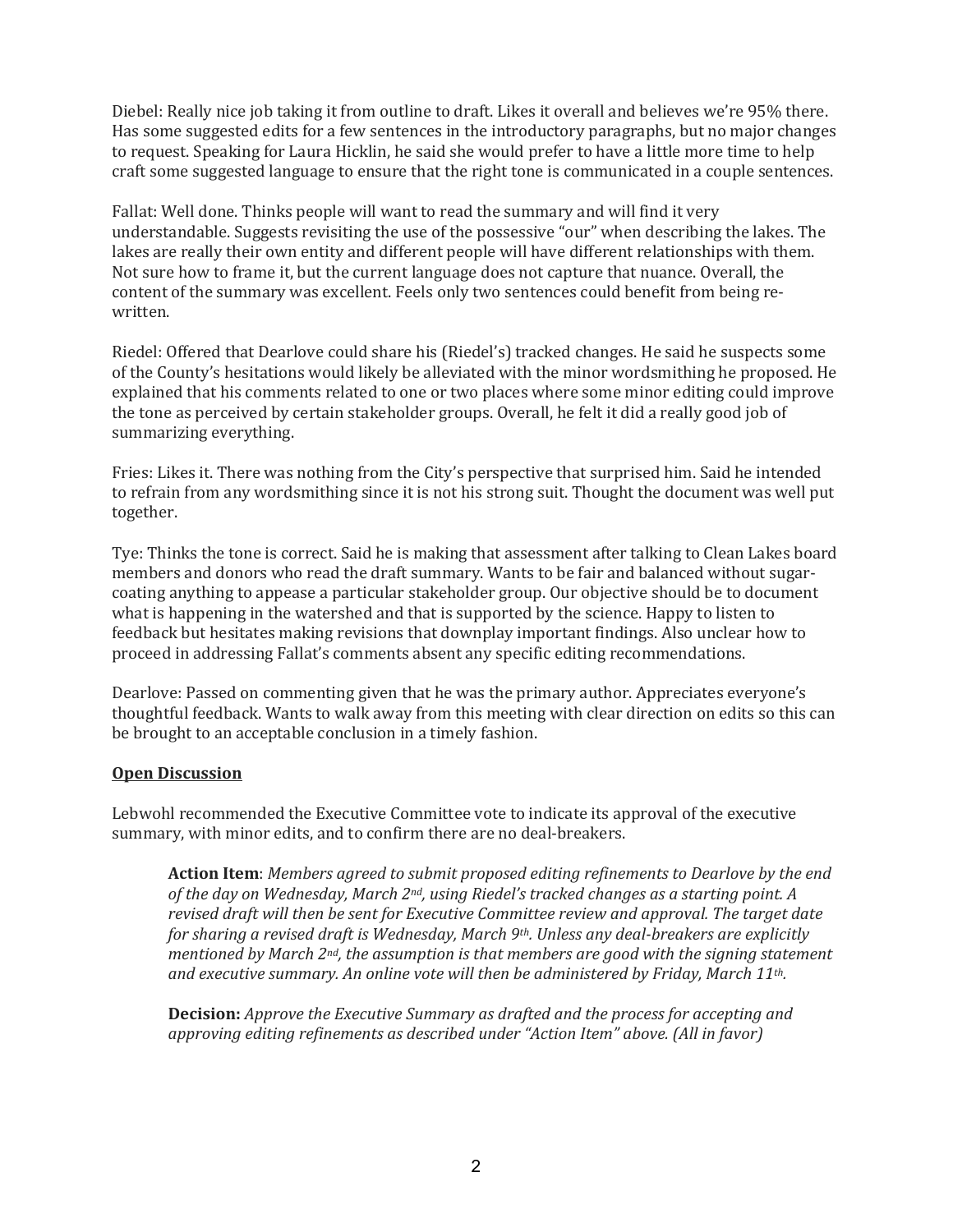# **Renew the Blue: A Community Guide for Cleaner Lakes & Beaches in the Yahara Watershed**

Lebwohl recommended that the Executive Committee vote on the full plan. The following questions and issues were raised in advance of that vote.

#### **Progress-Tracking Tools Table**

Diebel said the County had some technical edits it wanted to make to the "Progress-Tracking Tools" table. Tye agreed to work with the County to address any issues. The intent of the table is to provide an overview of the different ways progress is proposed to be measured and tracked in the watershed. It was also intended to call out any identified needs or suggested improvements to those methods. He said he and Dearlove would be happy to discuss corrections or clarifications that the County might like to suggest.

#### **Full Plan**

Riedel: WDNR staff had reviewed the draft plan and no deal-breakers were raised. However, a comment received from one of the fish biologists gave him pause. That comment implied the Compact and the plan fell short in actively engaging local fishing organizations or sustenance fishing communities. If these groups don't see their representation, concerns or thumbprint in the plan, there may be serious pushback when we reach out to them.

Lebwohl: This is something the group has previously talked about. There was an understanding that public engagement could not be as robust as we would have wanted it, but that efforts would be made going forward to try to be more inclusive. (Asking if this issue represented a potential deal-breaker to the Executive Committee, the opinion was that it would not.)

Dearlove: This was never supposed to be an "everything" plan. The Compact went through an involved process of deciding what groups to invite as official members, who to reach out to through the public-engagement process, and what specific goals and objectives to focus on. In the end, we purposely agreed to steer away from issues such as chlorides, aquatic invasive species, water levels, weed management, fisheries management, etc. when defining our scope.

Tye: How would they want to be involved moving forward? His instinct is that some groups are wishing they had their stamp on this work now that we're nearing completion. Hearing this and knowing what the next round of Yahara CLEAN planning might look like, he felt there will be future planning opportunities to involve interest groups like fishing organizations. Suggests its time to close this chapter of planning. We can then think more about how to engage additional groups and deal with other issues/interests in a subsequent chapter.

**Decision:** Approve Renew the Blue: A Community Guide for Cleaner Lakes & Beaches in the Yahara Watershed*. Approval based on agreed-upon edits and content additions being incorporated into the final version, including the new signing statement and executive summary upon Executive Committee acceptance. With this approval, it is our collective opinion* that the body of work, as a whole and without constituting specific endorsement of any *individual recommendation or proposal, faithfully represents the purpose, vision, values, and work of the Yahara CLEAN Compact. (All in favor)*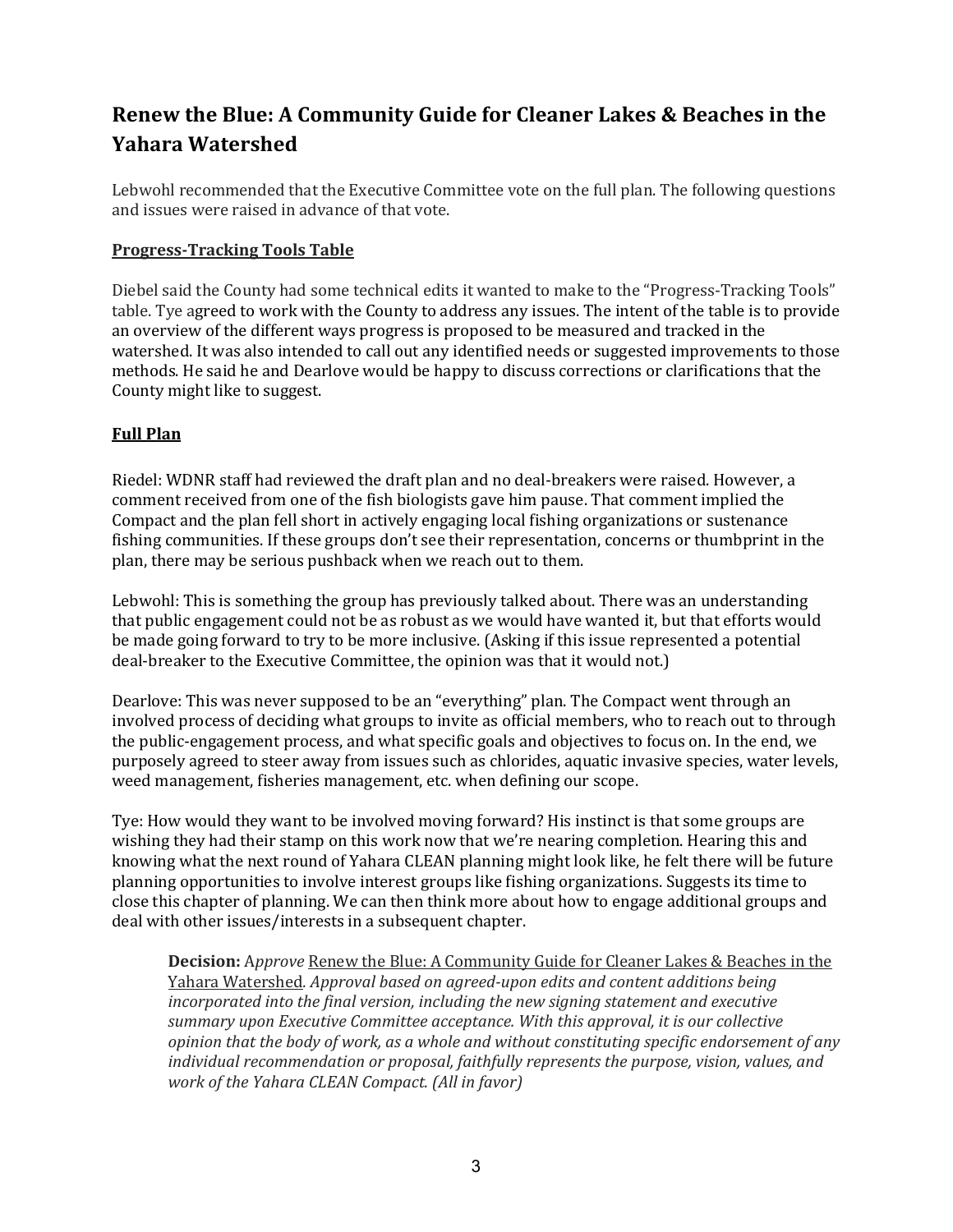## **Signing Statement**

Diebel: Suggested edit to last sentence of first paragraph so it reads: "We are proud of our prior work and investments to protect and enhance these assets, but more needs to be done for the lakes to meet their potential."

**Decision:** *Approve the signing statement of* Renew the Blue: A Community Guide for Cleaner Lakes & Beaches in the Yahara Watershed *as drafted, and with the edit proposed by Diebel. (All in favor)*

Tye: Next, we will send the revised signing statement out to everyone so it can get in front of the appropriate executives from our respective organizations. We are still discussing what will happen at the May 18<sup>th</sup> signing event and its general format. One concern is how to give Compact member leadership adequate stage and podium time. Clean Lakes Alliance is extending official invites to all the Compact signatories. Discussion is also underway on how to move the established Compact partnerships forward, such as by bringing back the Committee on Strategic Implementation. Ongoing partnership meetings can also start to address the things we didn't get to that we want to expand on in the future.

**NOTE:** The Executive Committee approved a final version of the signing statement and *executive summary through an online vote that closed on 3/16/22. (All in favor)* 

### **Optional Foreword**

Lebwohl, as the author of the Foreword, temporarily excused herself from the meeting so the Executive Committee could freely discuss the idea of including it in the *Renew the Blue* guide. Tye then explained that he had asked her to draft something that could be considered by the group. The intention of adding a foreword is to better capture the heart behind the effort. He felt Lebwohl was uniquely positioned through her facilitator role to offer unique perspective and context. While it stylistically turned out a little different than he expected, he thought it would likely resonate with a larger audience.

#### **Round Robin Comments**

Fallat: Likes a lot about it but thinks it can be shorter and more focused. Suggests presenting the challenges first and then maybe not going so much into the details.

Riedel: I think the tone will speak to a lot of people.

Fries: It's a very different tone compared to the rest of the document which was probably the intention. It's more of a conversational narrative. Would not generally ask for it in a report but is ok with it being there.

Diebel: It provides a nice reflection on what happened. It helps to have been written by someone who was so involved.

Dearlove: It is written in a unique, diary-like style that can work well as a foreword. She makes a lot of good points and observations that wouldn't otherwise get communicated within the body of the larger document.